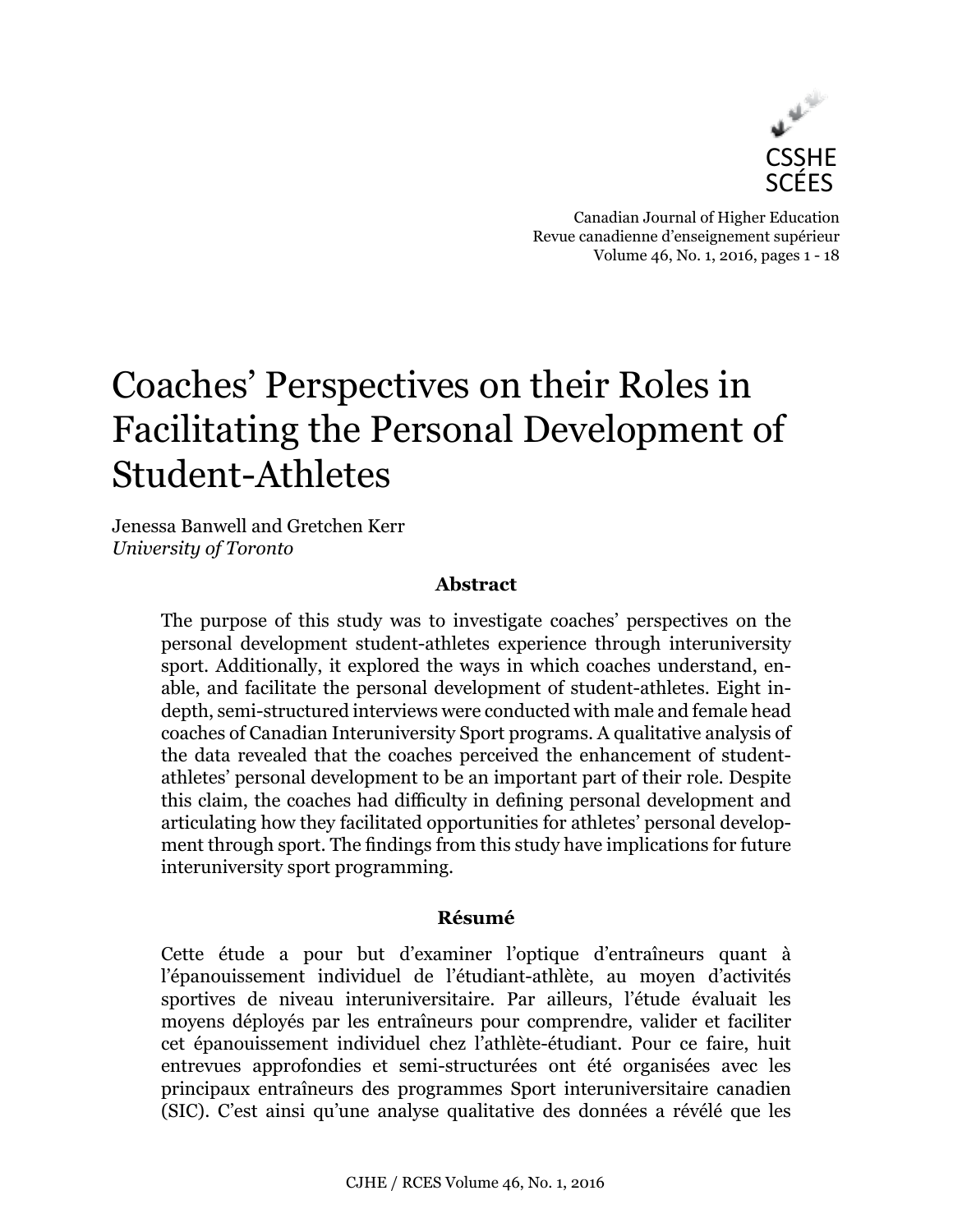entraîneurs percevaient l'amélioration de l'épanouissement individuel de l'étudiant-athlète comme un rôle important qu'ils avaient à jouer. Malgré cela, les entraîneurs définissaient difficilement ce qu'est l'épanouissement individuel et avaient du mal à articuler comment ils facilitaient la croissance individuelle de l'athlète par l'activité sportive. Les résultats de cette étude ont des répercussions sur la programmation future du sport interuniversitaire.

## **Introduction**

University is a time to self-discover, to further one's education, and to participate in different experiences that contribute to one's educational and personal journeys. The educational mission of universities and colleges often focuses on knowledge dissemination, professional training, research expansion, and the holistic development of self (Mohanan, 2005). A common belief about university education is that the learning takes place within the classroom; however, enrolment in today's higher education institutions provides students not only with a classroom education, but also out-of-classroom experiences that contribute to their growth (Aries, McCarthy, Salovey, & Banaji, 2004; Howard-Hamilton & Sina, 2001; Kuh, 1993, 1995; Mixon & Treviño, 2005; Potuto & O'Hanlon, 2007). Significant experiences for learning and development outside the classroom include living in campus residence, having conversations with faculty and peers, working on or off campus, participating in institutional governance, being involved in clubs and organizations, and volunteering (Kuh, 1993, 1995). Another important out-of-classroom experience, and the topic of interest for this study, is interuniversity sport. It should be noted that in Canada, the term "interuniversity sport" is used to refer to varsity sport competition, while in the United States, the more common term is "intercollegiate sport."

In a national survey of Canadian universities, the key objectives of interuniversity sport were the physical, psychological, and emotional growth of student-athletes and the transmission of Canadian culture (Chelladurai & Danylchuk, 1984). The mission statement of Canadian Interuniversity Sport (CIS), the organization with oversight of interuniversity sport, is "to enrich the educational experience of the athlete through a national sport program that fosters excellence" (CIS, 2009, p. x-i). Interuniversity sport is viewed as being consistent with the educational mission of the university because it presents students with personal and social challenges, encourages them to develop more complex views on personal, academic, and cultural matters, and provides them with opportunities for synthesizing and integrating materials presented in the formal academic program (e.g., classes, laboratories) (Kuh, 1995). Miller (2000) claimed that interuniversity sport serves as "a complement to formal classroom learning" (p. 1) and a vehicle by which student-athletes navigate important developmental tasks, including personal competence.

The role of interuniversity sport within higher education, however, is highly contested (Danish, Fazio, Nellen, & Owens, 2002; Gould & Carson, 2008; Hartmann & Kwauk, 2011; Jones & Lavallee, 2009; Petitpas, Cornelius, Van Raalte, & Jones, 2005). On the one hand, interuniversity sport is viewed as a positive contributor to students' holistic development and learning. Researchers report that interuniversity sport increases opportunities for student-athletes to engage in the community (Mixon & Treviño, 2005), increases retention and graduation rates (Mixon & Treviño, 2005), and enables them to serve as role models for society in such areas as leadership, work ethic, teamwork,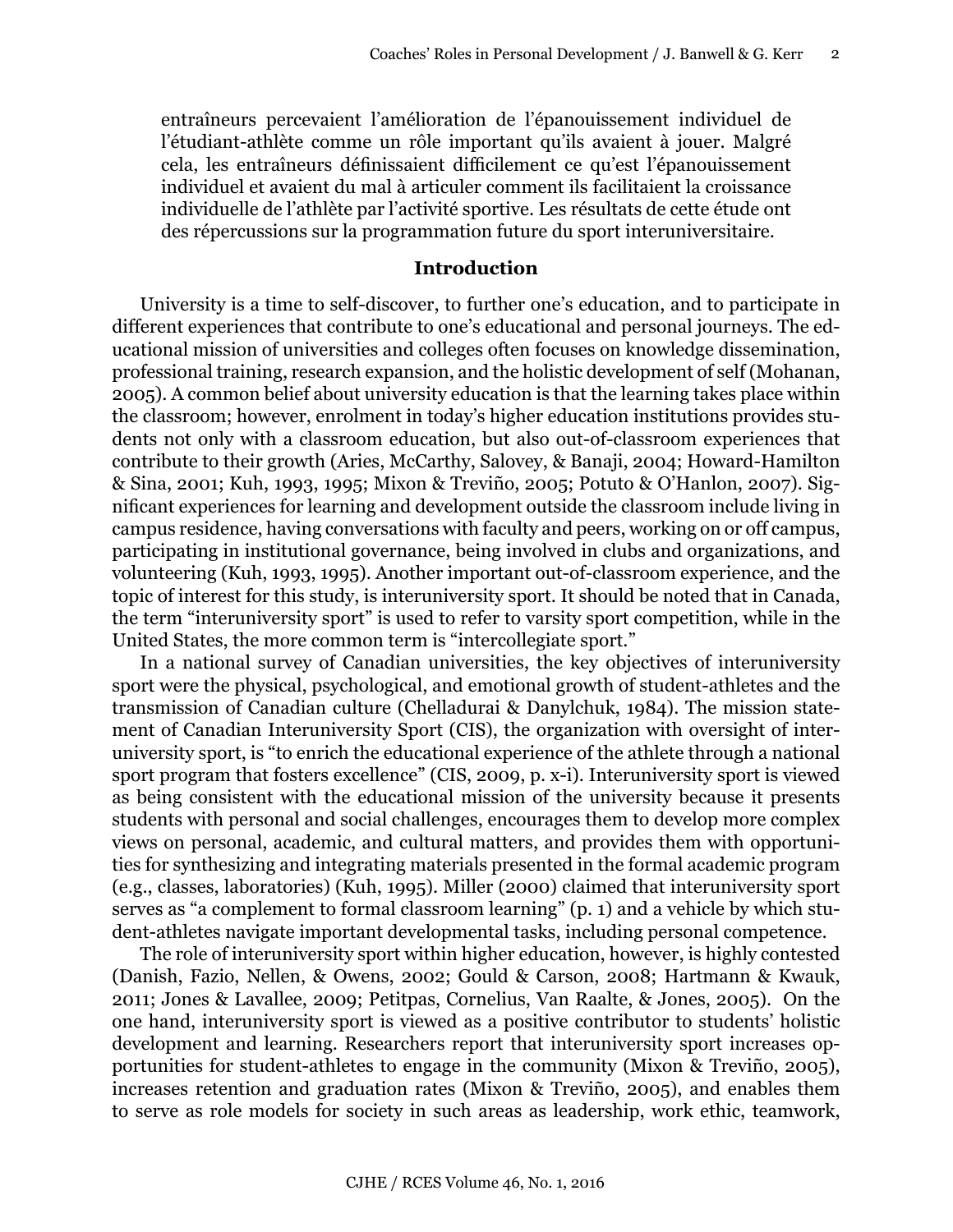and time management (Pine, 2010). Interuniversity sport, at its best, is seen to "promote learning, personal development, and the manifestation of desirable character traits. Athletics provide for an educational experience outside of the classroom and for the physical and emotional development of participants" (Pine, 2010, p. 479).

On the other hand, research, stemming primarily from the National Collegiate Athletics Association (NCAA), reveals that student-athletes can also experience negative developmental and educational experiences through interuniversity sport participation. Noteworthy drawbacks of interuniversity sport include: hyper-commercialism and unscrupulous practices (Earl, 2004; Trani, 1995), movement away from amateurism, commercial interests and unethical behaviours (Trani, 1995), unjustified financial investments in athletic programs (Pine, 2010), and exploitation of athletes (Pierce, 2010). An abundance of literature has also focused on the social isolation and segregation of athletes from their non-athlete peers (Bowen & Levin, 2003; Shulman & Bowen, 2001; Umbach, Palmer, Kuh, & Hannah, 2006), as well as negative academic outcomes associated with student-athletes' participation in interuniversity athletics (McBride & Reed, 1998; Pascarella et al., 1999). Although these concerns have received some attention in Canadian university sport, they are largely characteristic of the American university sport context.

The role of interuniversity sport within higher education—and, more specifically, the contributions it makes to student-athlete learning and personal development—is therefore inconclusive. It is also important to note that the majority of the existing research on interuniversity sport has been conducted in the United States (Aries et al., 2004; Earl, 2004; Eitzen, 1987; Gayles, 2009; Howard-Hamilton & Sina, 2001; Mixon & Treviño, 2005; Pierce, 2010; Pine, 2010; Potuto & O'Hanlon, 2007; Trani, 1995; Umbach et al., 2006; Williams & Pennington, 2006), which has a very different culture of university sport compared to Canada. Canadian interuniversity sport continues to emphasize a "student first, athlete second" approach, whereas, Division 1 university sport in the United States has been referred to as a "big business" with high operating budgets and increased emphasis on revenue production (Danylchuk & MacLean, 2001). We therefore argue that US data cannot be generalized to the Canadian interuniversity sport context.

Furthermore, the existing literature focuses on student-athletes' perceptions of sportrelated outcomes and has not addressed the role that coaches may play in athletes' development. Instead, current research addressing the role of the university coach focuses on: the relationship between organizational support, work–family conflict, and job–life satisfaction amongst university coaches (Dixon & Sagas, 2007); how expert university coaches of team sports build their successful programs (Vallée & Bloom, 2005); and the development and acquisition of coaching knowledge by university coaches who have surpassed their personal athletic achievements (Carter & Bloom, 2009). The purpose of this study therefore was to explore coaches' perceived roles in facilitating the personal development of student-athletes through Canadian interuniversity sport participation. For the purpose of the current study, personal development is defined as encompassing a range of developmental tasks that contribute to whole person development, including psychological, emotional, social, cognitive, moral, and personal growth. The ultimate goal of personal development is to achieve status as a contributing, fully functioning member of society (adapted from Gould, Chung, Smith, & White, 2006; Miller, 2000; Trudel, 2006; Weiss & Wiese-Bjornstal, 2009).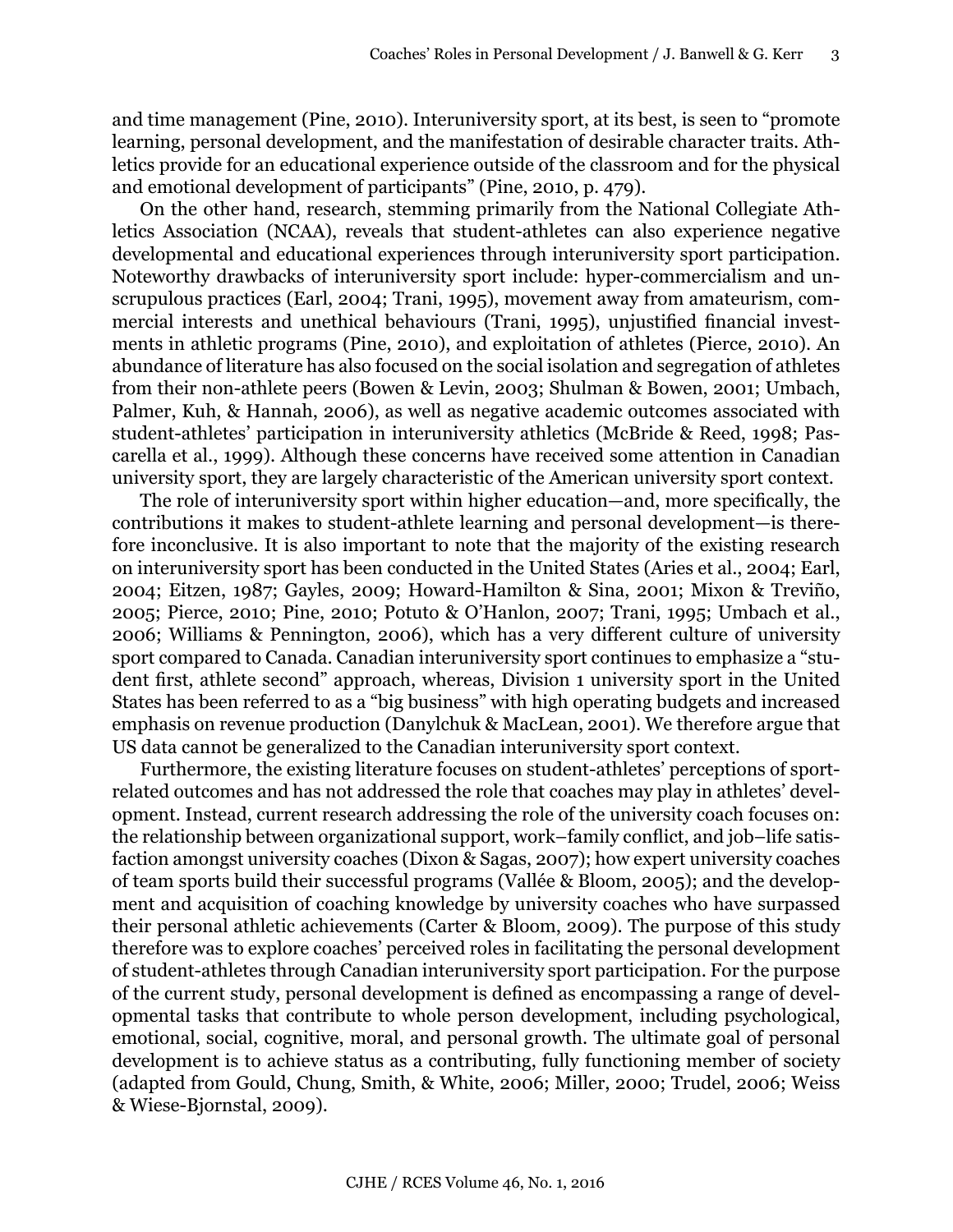#### **Methods**

#### **Participants**

Eight head coaches of Canadian interuniversity athletic teams were recruited to participate in this study. These interuniversity coaches—both male  $(n = 4)$  and female  $(n = 1)$ 4)—represented full-time ( $n = 5$ ) and part-time ( $n = 3$ ) coaching positions and encompassed both team ( $n = 6$ ) and individual sports ( $n = 2$ ), including women's teams ( $n =$ 4), men's teams (n = 2), and mixed-athlete teams (n = 2). In addition, seven of the eight participants were former university student-athletes.

To ensure a diverse sample, coaches were selected from a variety of CIS sports. The sample in this study represented basketball, field hockey, hockey, swimming, track and field, and volleyball. No more than three coaches from the same interuniversity sport and no more than four coaches from the same university were included in the sample. The length of the participants' coaching careers ranged from two to 33 years.

#### **Measures**

Previous studies examining the roles of either coaches or student-athletes in the interuniversity sport context have employed quantitative approaches (Aries et al., 2004; Mixon & Treviño, 2005; Potuto & O'Hanlon, 2007; Umbach et al., 2006). This study employed a qualitative approach to provide a complex, detailed understanding of student-athletes' personal development through interuniversity sport (Côté, 1993). In-depth semi-structured interviews were used to learn about the participants' perspectives and to advance the literature, given that previous research has relied on quantitative approaches. Côté (1993) argued that the "in-depth interview is one of the most valuable techniques for truly understanding the richness of another person's perspective" (p. 52).

#### **Procedures**

We used a purposive method of sampling, which involved selecting research participants based on their knowledge and understanding of the phenomena under study (Streubert Speziale & Carpenter, 2007). Coaches were purposively sampled to provide a range of tenure, as coaches' experience may influence their perspectives on their roles in facilitating personal development. Purposive sampling has been used in previous qualitative research involving the recruitment of coaches (Headley-Cooper, 2010; Poczwardowski, Barott, & Henschen, 2002). Once approval for the study was received from the human ethics board, coaches were recruited via emails asking about their potential interest in participating.

Interviews were conducted by phone  $(n = 5)$  and in person  $(n = 3)$  and lasted between 30 and 80 minutes. An information letter and informed consent form were emailed to each participant; the consent forms were returned to the first author in hard copy for all participants who were interviewed in person and via fax and/or scan for those participants interviewed over the phone. With each participant's consent, interviews were audio-recorded. Each interview began with general questions about the participant's coaching history, such as, "How long have you been coaching in the sport?" Following this, more specific questions related to the purpose of the study were posed, such as, "What do you hope your athletes will take away as a result of their interuniversity sport experience? Other than sportspecific skills, what personal or transferable life skills do you hope your athletes will learn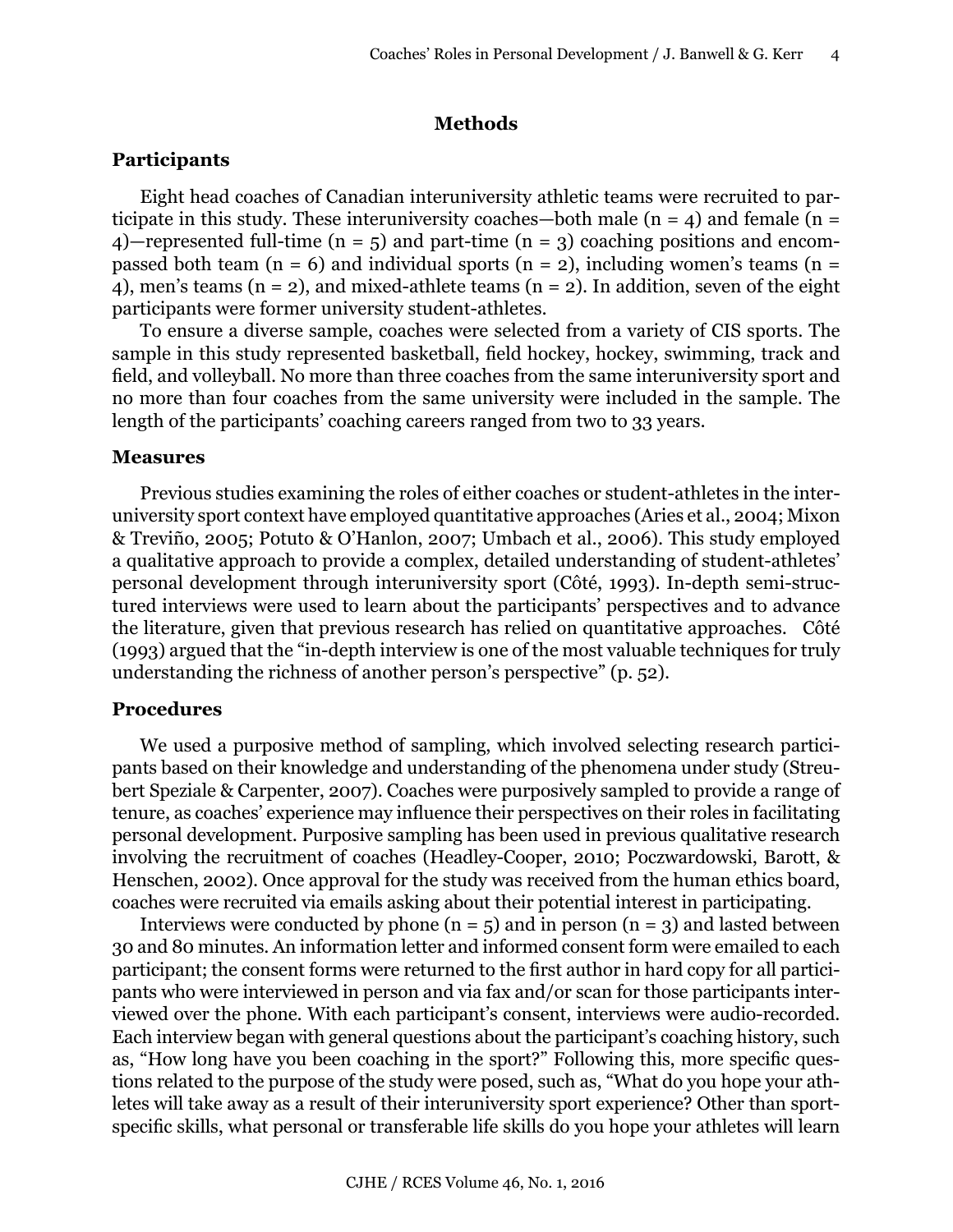and develop as a result of their sport participation? What experiences and/or opportunities do you feel are provided by interuniversity sport for student-athletes' personal development? Do coaches have a role to play in enabling these opportunities for personal growth? In what ways do coaches facilitate the personal growth of their athletes?"

## **Data Analysis**

After completing each individual interview, the digital recordings were transcribed verbatim by the first author. Any identifiable information pertaining to the participant was eliminated from the transcribed text (e.g., name of coach, names of student-athletes). Each participant has also been assigned a pseudonym.

 An inductive approach "includes the voices of the participants, the reflexivity of the researcher, and a complex description and interpretation of the problem, and it extends the literature" (Creswell, 2007, p. 37). The inductive approach in this study followed a "bottom-up" method whereby meaning units were created and then further translated into categories, and finally those categories were analyzed into higher-order themes (Côté, Salmela, & Russell, 1995).

## **Findings**

The data are categorized into two themes: the first includes coaches' conceptualizations of personal development, and the second explores coaches' reported influence on athletes' personal development. The organization of the higher- and lower-order themes is presented in Table 1.

| <b>Higher-order Themes</b>                                          | Lower-order Themes             | Raw Data Examples                                            |
|---------------------------------------------------------------------|--------------------------------|--------------------------------------------------------------|
| Conceptualizations of                                               | Prioritizing student-athletes' | Student first, athlete second                                |
| Personal Development                                                | personal development           | Implicit component of sport                                  |
|                                                                     | Athletes' academic success     | GPA, university degree                                       |
|                                                                     | Self-acceptance                | Accepting who you are                                        |
|                                                                     | Learning life skills           | Time management, work ethic, ac-<br>countability, leadership |
| <b>Influence of Coaches</b><br>on Athletes' Personal<br>Development | Modeling and mentoring         | Leading by example                                           |
|                                                                     | <b>Building relationships</b>  | Building trust and being honest with<br>athletes             |
|                                                                     | Reflection                     | Personal reflection and one-on-one<br>meetings with athletes |

# Table 1. *Organization of Higher-order and Lower-order Themes*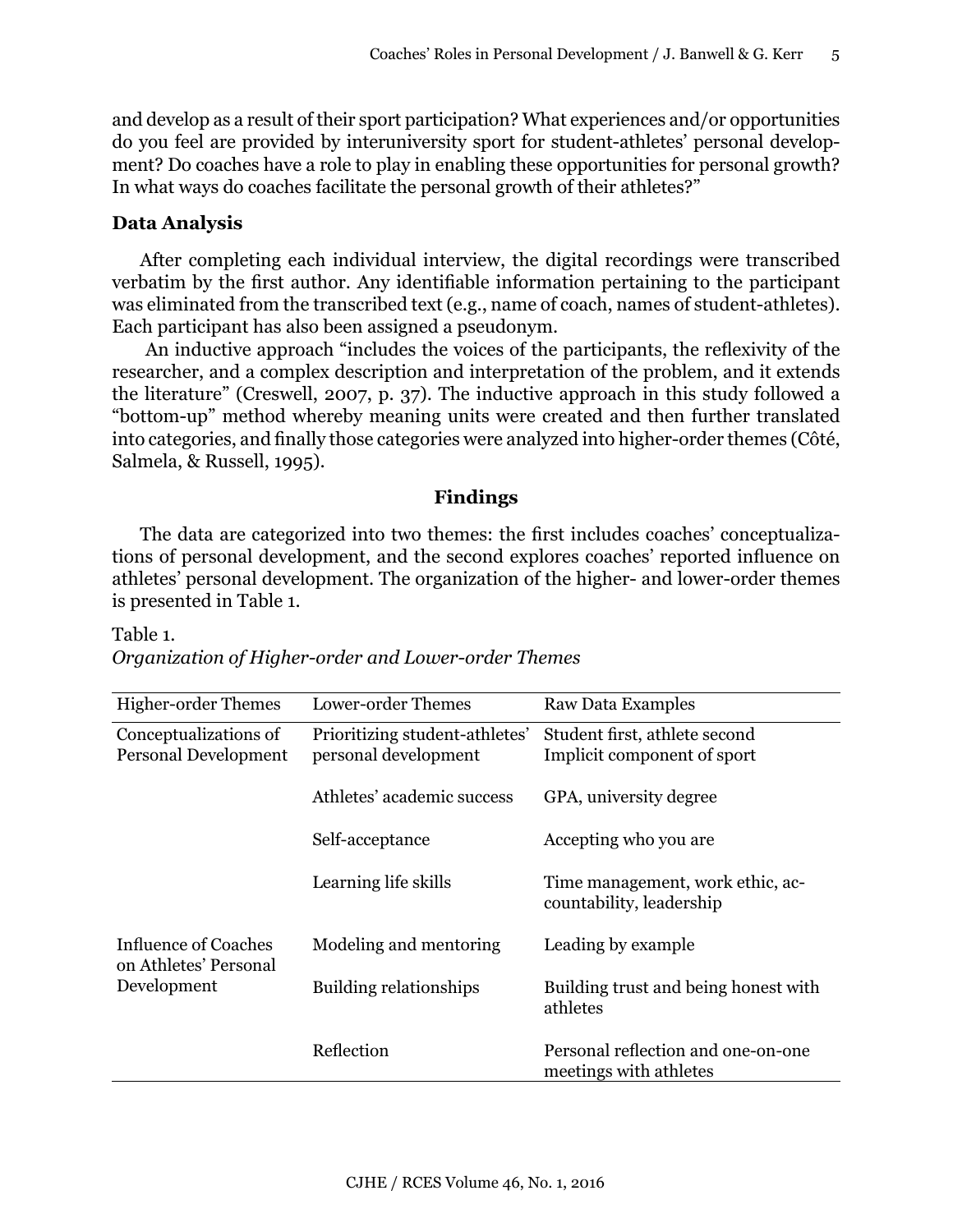## **Conceptualizations of Personal Development**

**Prioritizing student-athletes' personal development.** All eight participants claimed that athletes experienced personal development as a result of their interuniversity sport participation. Michael explained that it is up to the coach to put together a framework around personal development, and that doing so places importance on personal development in the eyes of his female athletes. He also said:

Well, I think coaches do, I don't want to say all of it [*laughs*], but coaches put the framework together in order for [personal development] to be able to happen. If it's not important to the coach, then I don't think it's necessarily going to happen just by accident. It might, but I don't think it's likely.

Participants emphasized a "student first, athlete second" approach and the importance of defining what student-athlete success really means, so that the athletes have a clear understanding. Sandra stated, "One thing I say to all of the athletes is, 'You're here to go to school, you're not here to [play sport].' School comes first." Cindy added that success is not defined by a championship at the end of a season but by how student-athletes have learned and grown throughout their participation in university sport. Alice believed the personal development of athletes should be an implicit component of interuniversity sport:

It's important that we care about the athletes. . . . I always felt comfort in knowing that the educational component of the [interuniversity] sport experience was an important piece and that [athletic] success was kind of a by-product of the educational component. I mean I'm competitive and I want to win and all that kind of stuff . . . but we also want to [personally] develop these athletes.

Coaches defined student-athletes' personal development as academic success, selfacceptance, and the learning of life skills. Each characteristic will now be discussed.

**Athletes' academic success.** Most coaches viewed grade point average (GPA), the attainment of a degree, and the overall academic success of their athletes as indicators of the athletes' personal development.

When Cindy discussed how she assessed the personal development of her female athletes, she declared, "I ask how they're doing academically. . . . I write down notes on how they're doing academically. . . . [I]f we see them doing better in school, that's a good [sign]." Other coaches shared similar viewpoints; Paul said, "We certainly discuss [personal development] as a coaching staff . . . and it's through the academic meetings we have and the one-on-one meetings [that] we discuss those things and try and point them in the right directions."

The policy of the athletic department at Steven's university stipulated that a team GPA and a team's ability to graduate student-athletes were linked to athletes' personal development. When discussing the conversations his department head had had about studentathlete personal development, Steven explained:

I am responsible for the overall team's GPA. So what [the athletic department] wants to see is graduating athletes.... [T]he new Athletic Director hired me; I am responsible to recruit [and] make sure the [team] GPA gets to at least a B average and we're graduating athletes.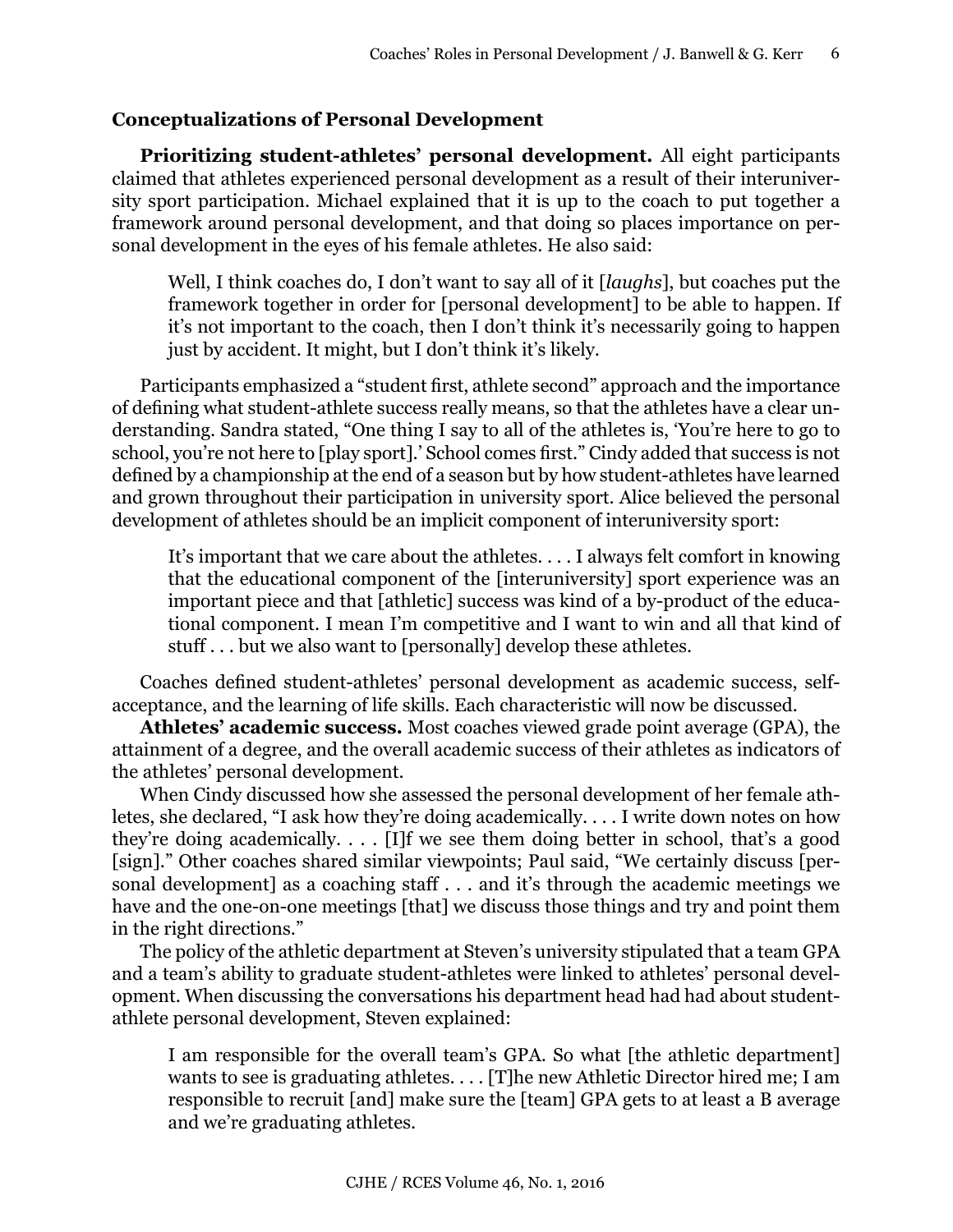Steven then went on to say:

[My university] has done an unbelievable job of spending money in good areas and creating an infrastructure. One area is the academic area. . . . [E]very varsity athlete gets free tutoring. . . . [W]e now have a full-time professor; he has seven mentors and 22 tutors under him.

Earning a degree was perceived as an indicator of personal development. Paul thought, first and foremost, that his student-athletes were at university to earn a degree and that the journey to the degree exemplified personal development. Paul shared a story of one of his former male student-athletes to illustrate:

We had an athlete who definitely had a tougher time . . . and this definitely translated in the classroom as well. He definitely struggled in his first few years. . . . [H]e sort of locked horns with whomever he dealt with and in his third year, he took five classes in each semester and succeeded basically because his back was up against a wall. Being there on graduation day with his parents was something that was very special, you know. His mother said that she never thought that this day would be possible. . . . [S]o the evolution of the person we saw . . . now he's got a degree.

Steven said, "I want them to be hirable," and believed that an indicator of a successful program, in terms of its commitment to supporting athletes' personal development, is whether or not those athletes are being hired post-graduation. Steven stated, "[University A] and [University B] have done an incredible job in enhancing the athlete. I can say that by the success of the program, the marks those kids are getting, and [because] those kids are getting hired."

The emphasis coaches placed on academics was evident through such comments as: "We put academics first . . . we do our best to help them succeed in school" (Cindy); "first and foremost the reason [student-athletes] are here is for a degree" (Paul); and "you're not here to [play sports]. School comes first" (Sandra). Michael completed the point by stating, "If [academic achievement is] not important to the coach, then I don't think it's necessarily going to happen just by accident."

**Self-acceptance.** This term was referenced by some of the coaches throughout the interviews, regarding characteristics that best define athletes' personal development. Throughout Mary's coaching career of more than 15 years with her co-ed university team, she had witnessed athletes' individual battles with realizing and accepting who they were as they navigated these conflicts. For example:

We had a boy come out almost two years ago now . . . and he was one of the captains on our team, too, so it was wonderful. . . . I said, "When did you know?" because I find it fascinating, and he said, "About when I was 11 years old I knew I wasn't normal," and he was sitting right there and I *banged* on the desk and I said, "*Never* let me hear you say you're not normal again!" and he burst into tears and said, "Thank you so much."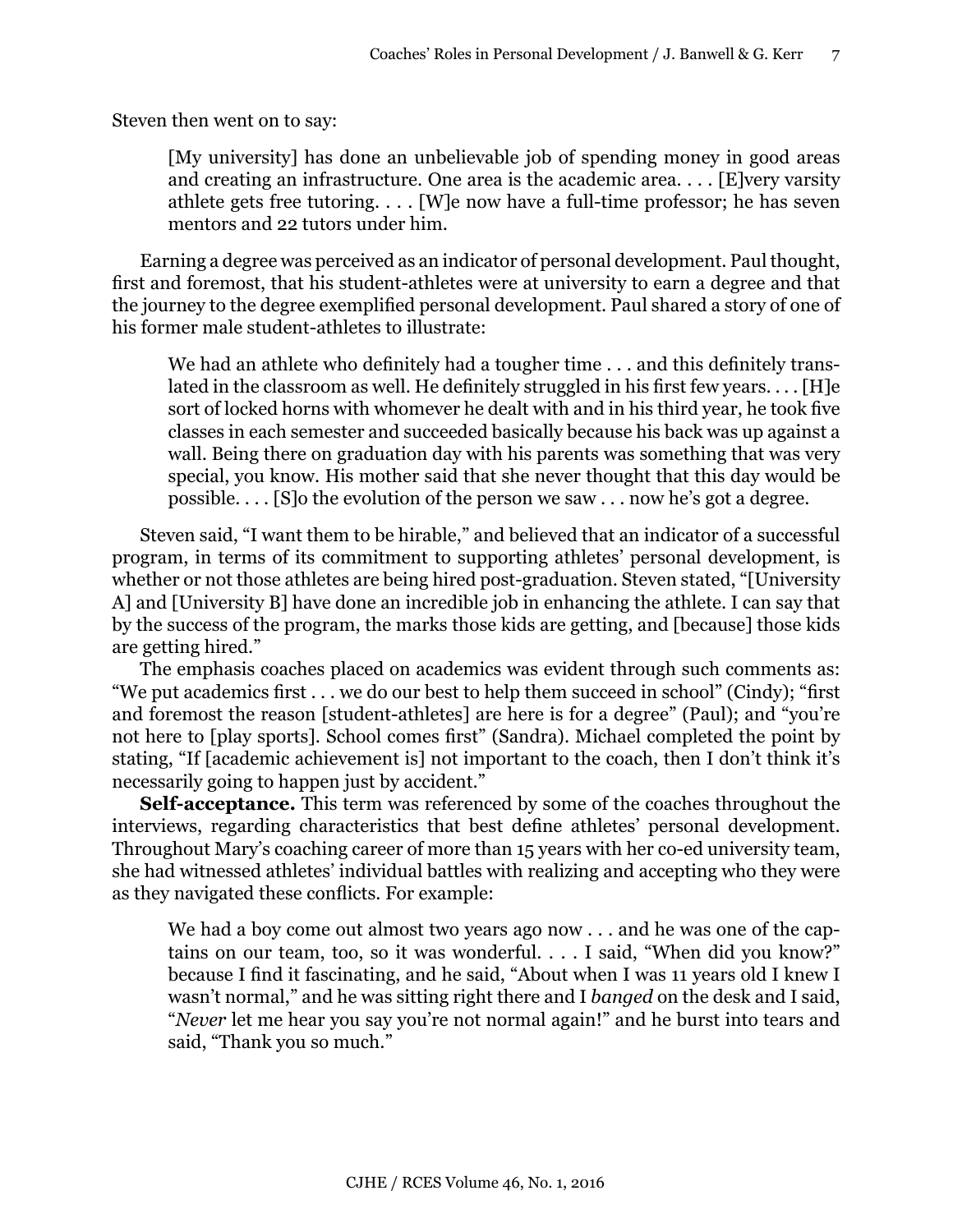Mary went on to say:

There were a couple of guys who were a bit homophobic, but when [an athlete] came out it was kind of like, "Hey, it's ok." Like, "So you're gay! You're gay! That's just one facet of you, like I don't care. Like get on the [court and play]. Shut up and [play]. Who cares, it's just one part of you." So, to get them to learn self-acceptance.

Likewise, Alice recognized the importance of accepting who one is and explained:

I hope that they can have a clear sense of who they are, be able to stick up for themselves in any setting, whether it be a relationship setting or a job. . . . That they can confront any challenges, in any aspect, that they have tremendous strength and courage.

Michael tied together the points made by Mary and Alice when he said, "It's really about just the process of being true and honest with yourself, and it's a skill that [coaches] want you to have when you leave. It can be hard, but I think athletics can really do that."

**Learning life skills.** During the interviews, almost all of the coaches frequently referred to "life skills." Participants identified several transferable life skills that they hoped their athletes would take away from their experience in university sport; in some cases, coaches felt these skills could only be afforded to those people who participate in sport. According to Michael, "The ability to have a conversation, to have a difficult conversation, is something [that] if you don't play sports, it's possible to avoid completely." Steven agreed:

I think the ability to speak. You can be the greatest student you want, but you still have to go to the job interview and be able to communicate your ideas clearly and concisely and you have to have social skills . . . and I really believe that my [athletes] will develop social skills.

A life skill that the coaches frequently identified was time management. Both Alice and Mary recognized the multiple commitments their athletes had and believed balancing these was essential. Alice explained:

The students here are fascinating. It's amazing that they can manage the time that they have. . . . [T]hey fill in their academics, and their study time, and their eating time, and their everything time and then they look at it and say, "Wow!" There's no time in there!

Mary added to this by sharing:

Because [our sport] is extremely time consuming, [the athletes] are forced to organize themselves and at the beginning of the year we give them a template and say, "Mark in all of your classes, and mark off which workouts you plan to attend." And that might change, but they commit to that and they know that three times a week we have [workouts].

Coaches believed their players learned work ethic (Sandra), accountability (Paul), leadership (Sam), and teamwork (Cindy) through sport. Sam spoke to the learning of leadership when he shared: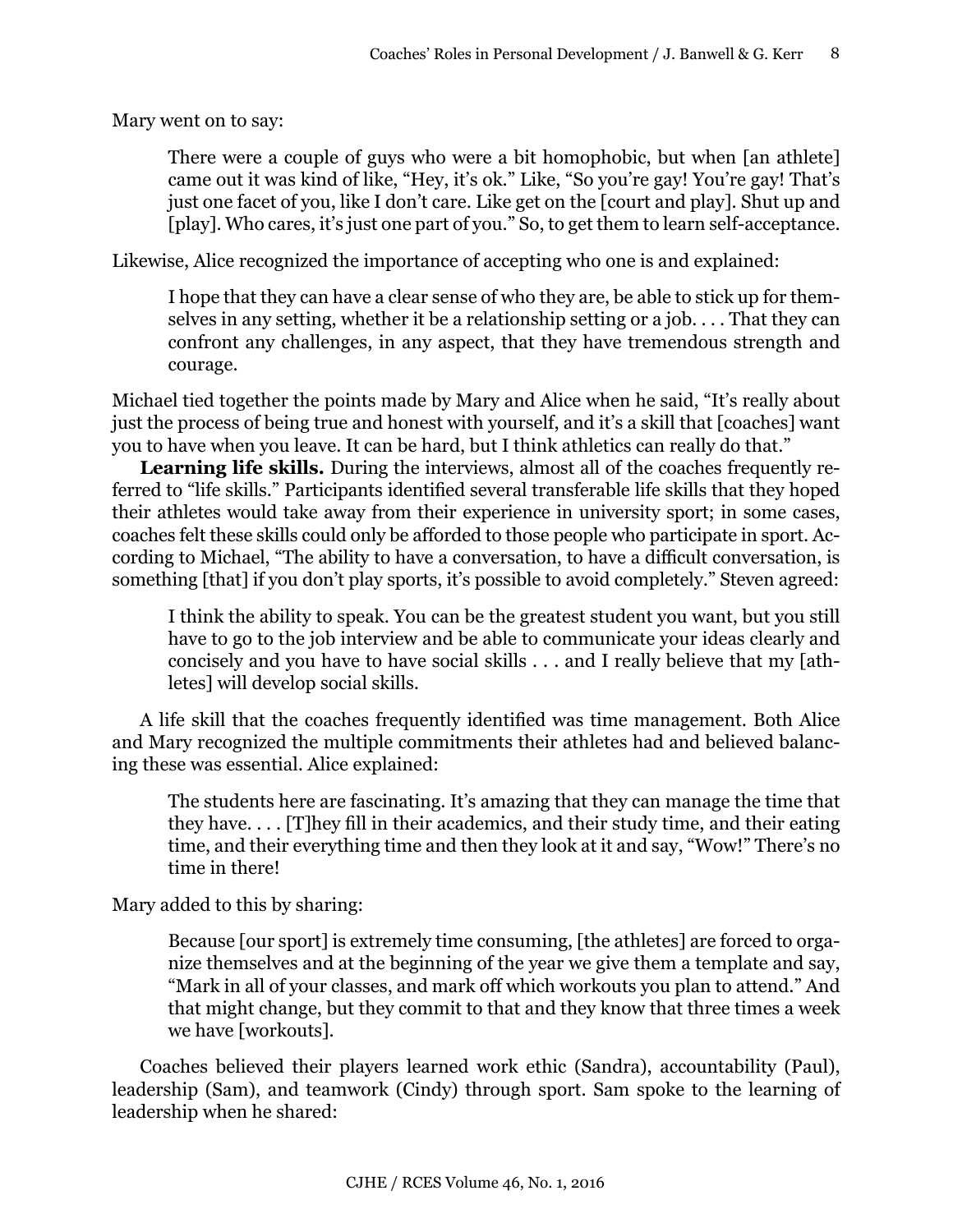Decisions have to be unanimous. I allow the captains to make the decisions; our rule is if it gets to me then that's it. That's the final say. That's the rule and that's the way it's going to be. So you have to come up with something so that everyone's happy, and it teaches [the captains] to compromise and to lead, and it teaches [the captains] to make decisions that are good for the team, not just good for you and your friends. That's an example of where leadership would come in.

Sam also discussed how learning to operate within a team is fostered through sport.

[Learning] to deal with all kinds of people . . . the good athletes, the bad athletes, the good coaching and the bad coaching. . . . [H]ow are you going to deal with that? How are you going to work in a team concept? Those are things that I really feel that you'll get first-hand experience through sport.

 The following section will address coaches' perceptions about their role in advancing athletes' personal development.

## **Influence of Coaches on Athletes' Personal Development**

Absent from all of the coaches' responses were any experiences facilitated and implemented by them to enable and support the personal development of student-athletes. Only once the researcher asked whether the participants believed they, as coaches, played a role in facilitating their athletes' personal development did they begin to discuss their influence. Once participants were prompted to talk about their role in supporting and facilitating athletes' personal development, three themes arose: modeling and mentoring, building relationships with athletes, and reflection.

**Modeling and mentoring.** When prompted about their role in facilitating opportunities for personal development, most of the coaches provided several illustrations of how they model the way for their athletes,—for instance: "I think leading by example" (Sandra), "and be a mentor to them" (Steven), "I still think of coaches as mentors, I still think that's the biggest thing" (Michael). Michael provided a specific example:

[Our school] speaks to elementary schools about success. . . . I really wanted her [an athlete] to go [speak].... I thought it would be good for her to go and get out of her comfort zone and speak to 150 kids and present her thoughts to those kids.

Michael stated that although mentorship could come from other athletes on the team, the mentorship that comes from coaches has a larger impact. "I just think where [athletes] learn to place importance on things is where their coaches place importance on things."

Similarly, Steven believed coaches could influence their athletes' personal development through mentorship:

The biggest problem I deal with is getting [athletes] to think by themselves. In [youth sport], they are told when to get up, where to be, what to do, what time to get on the bus, and what time the lights are out. My biggest job [as head coach] is to get [athletes] to do that on their own and to make good decisions. I think that's pretty important. . . . I'm not going to tell you when to study, but you have to study . . . and that's where I think I can coach them a little bit and be a mentor to them. Give them the tools to support that.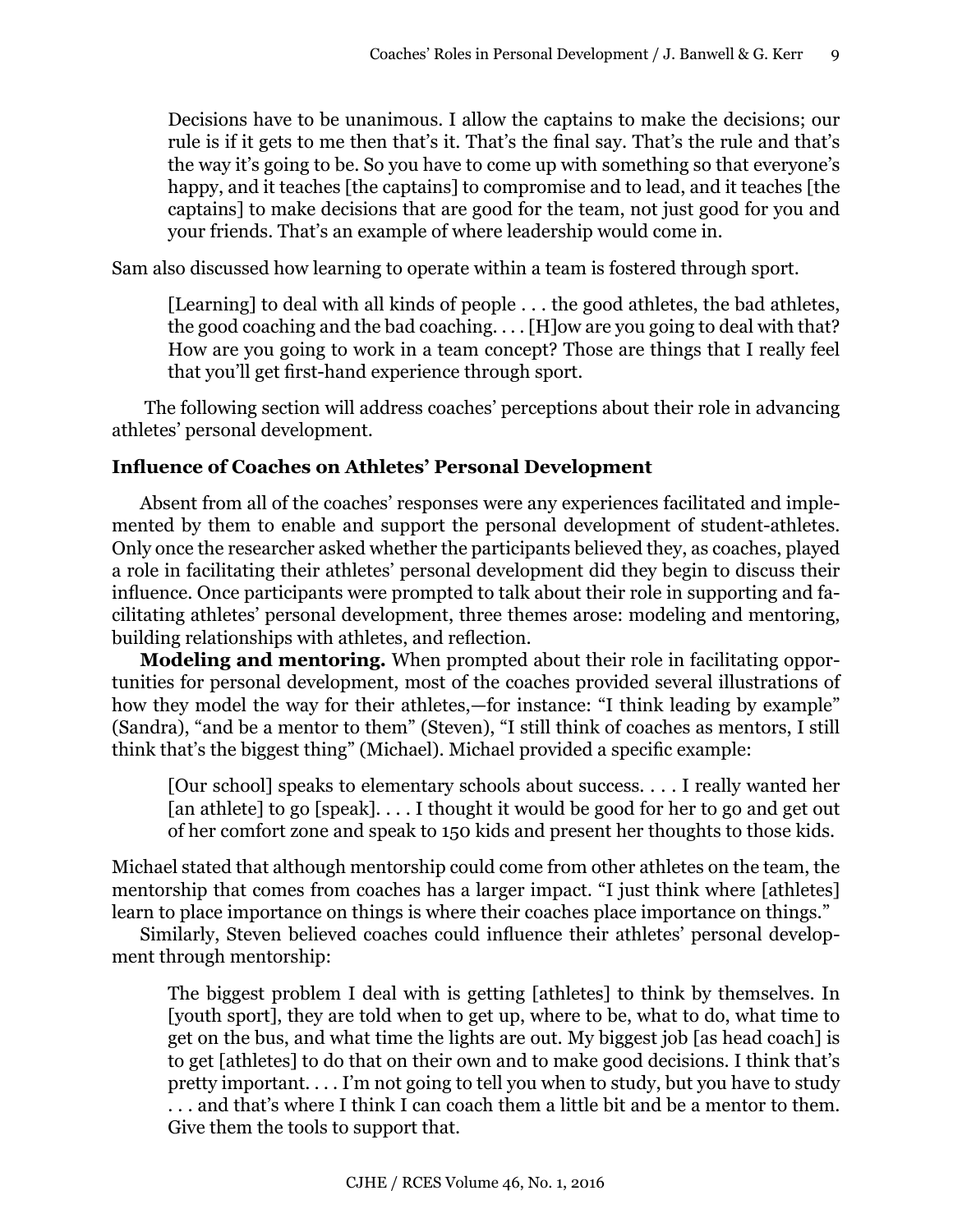In addition to mentoring athletes, participants frequently cited leading by example. Sandra provided an illustration:

Well, I think leading by example. I know that some coaches [play] their athletes when they're injured [or] train their athletes when they are injured, and I don't think that teaches them anything. Also, if you're inflexible, that teaches them to be inflexible—my way or the highway kind of thing. So I think it's leading by example.

Sandra expanded on her point, stating that sometimes coaches can set negative examples, which may inhibit athletes' personal development.

A lot of times there are coaches who allow negative atmospheres to carry on.... Those [athletes] will learn something [after they have left] about that environment and reflect back on it, but when they are in that environment, I'm not necessarily certain that they are growing in a positive manner if that's the culture that the [coach] is encouraging. So, yes, I think it's mostly lead by positive example.

Alice also asserted that coaches could influence the personal development of their athletes in both positive and negative ways:

I think [coaches] can influence in good and bad directions. . . . [F]or sure they have an opportunity to influence if they want to . . . how they teach the athletes to train, to work, to cope in stressful situations and not just to cope, but to lead through a stressful situation. So how [coaches] cope is something that [athletes] will take forward, and whether [coaches] know it or not, they could be providing great examples or horrible examples.

Alice suggested that coaches should be acutely aware of the behaviours they model because, whether intentionally or not, athletes learn from the actions and examples of their coaches.

Participants suggested that in addition to modeling and mentoring, they influenced athletes' personal development through building relationships and reflection.

**Building relationships.** A few coaches mentioned their ability to build relationships with their athletes as a vehicle of influence for athletes' personal development. Participants noted: "[b]uilding relationships [with athletes]" (Alice); "you overcome [barriers to personal development] by building relationships [with athletes]" (Sam); "[my athletes] know I am there and I have dealt with everything [of concern to them]" (Mary).

Alice explained, "It's all about building relationships. You have to build relationships with the staff, the staff have to build relationships with the athletes . . . so it's about building trust . . . finding ways to build relationships and build trust within [those relationships]." Alice believed her full-time head coach position helped her build trust with her male and female athletes:

I think an investment in full-time leadership is important because I think that with full-time leadership you can have someone who pays attention to more than just the x's and o's [of the athletes]. . . . So it has to be both pieces . . . I think full-time leadership and a [coach] who works really hard to build relationships [with athletes].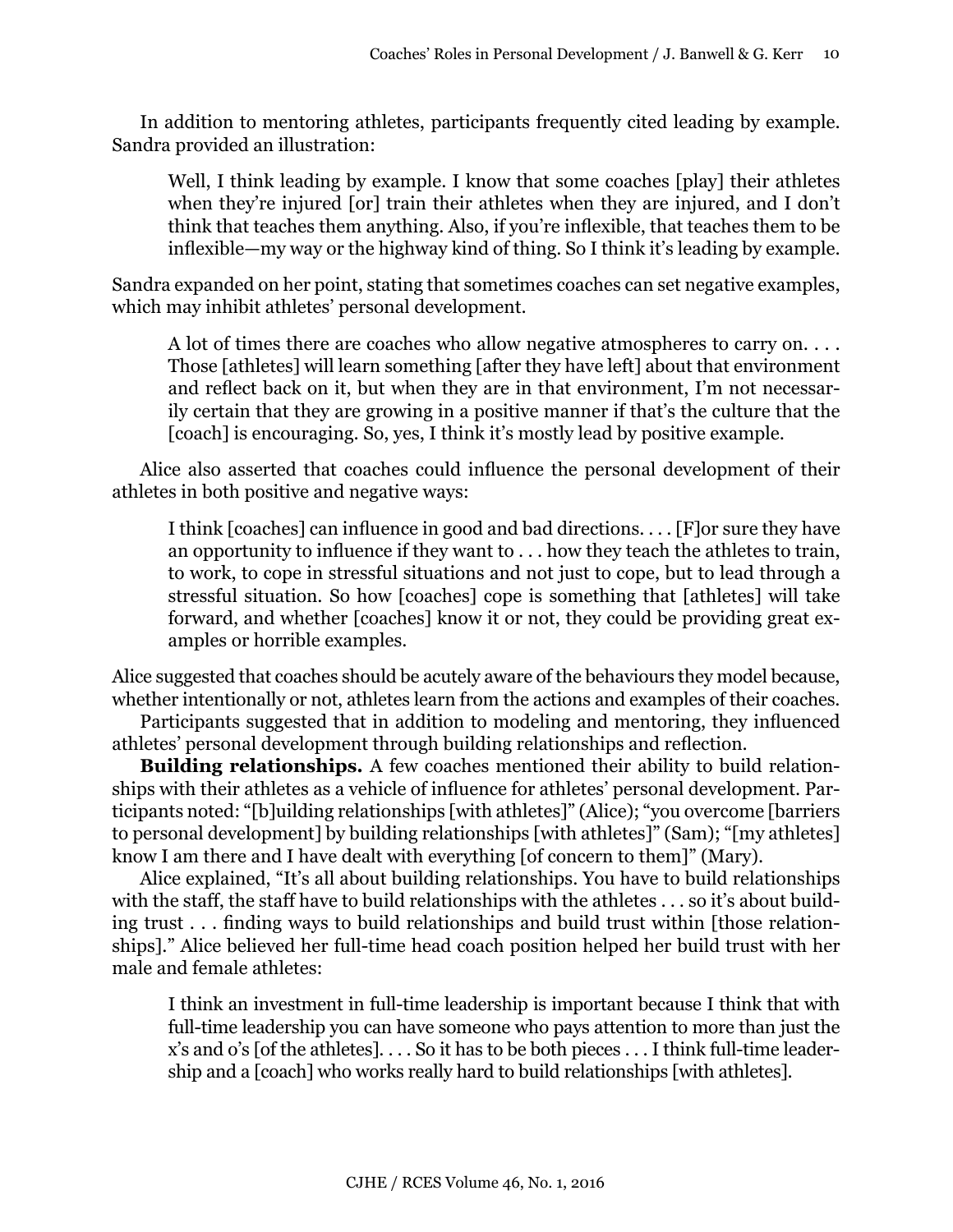Sam discussed the importance that he places on being honest with his female athletes as a way to facilitate their personal development.

As a coach this is where that question of inhibition comes in; if you lie to [an athlete] and you don't tell them where they stand then you are in fact inhibiting them because you are telling them something that is not true. So that is what I have learned . . . tell them the way it is and let them make the decision. . . . So as a coach you have the responsibility to tell the [athletes] why you are making the decisions you're making. Now, not all coaches will agree with that philosophy, they don't feel like they owe that to the athletes. I do. That's my philosophy. For me, it helps with [athletes'] personal growth.

Similarly, Cindy stressed the value of being honest with her female athletes:

I've got players who haven't played in games, but they've been on the bench and stuff and I talk to them more often [than athletes who play] and say, "You're making our team better, in practice you're making our team better by how supportive and positive you are on the bench." I think it's so important to be honest with [athletes].... I let them know at the beginning of the season, "I don't see you playing much this season, you can practice with us and play in exhibition games, but I don't so much see you playing."

**Reflection.** A small number of coaches also cited reflection as a medium through which they could influence athletes' personal development. Michael and Sam mentioned spending a lot of time in reflection, both with and without their athletes. Michael discussed a program that gives his female athletes the opportunity to speak to elementary school youth about success; he explained that taking the time to sit down one-on-one in his office following their visit to the elementary school facilitated reflection and learning from the experience. The time spent in reflection with his athletes, to Michael, is the most valuable piece:

To know [as a coach] what area [athletes] need to grow in, then to put them in that situation. Afterwards, for [the athlete] to come in and talk about it and reflect on it. Well, how did it go? How was this part of it? What did you think of this? The reflection part of it and debrief of [the experience], I think that's where they learn.

Sam believed it was important for coaches to individually reflect on athletes' experiences of personal development: "I spend a lot of time with reflection; I think if you don't reflect, it's hard for [coaches] to get better." According to Sam, when his athletes submit midterm reports on the season, he reviews these reports and uses this time for reflecting on how he can strengthen his relationships with his female athletes and, in turn, enhance their personal development.

# **Limitations**

We acknowledge limitations associated with this study. At the outset, this study explored the lone perspective of coaches on the phenomenon of interest. Athletes' perspectives on personal development were not included in this study because of the over-repre-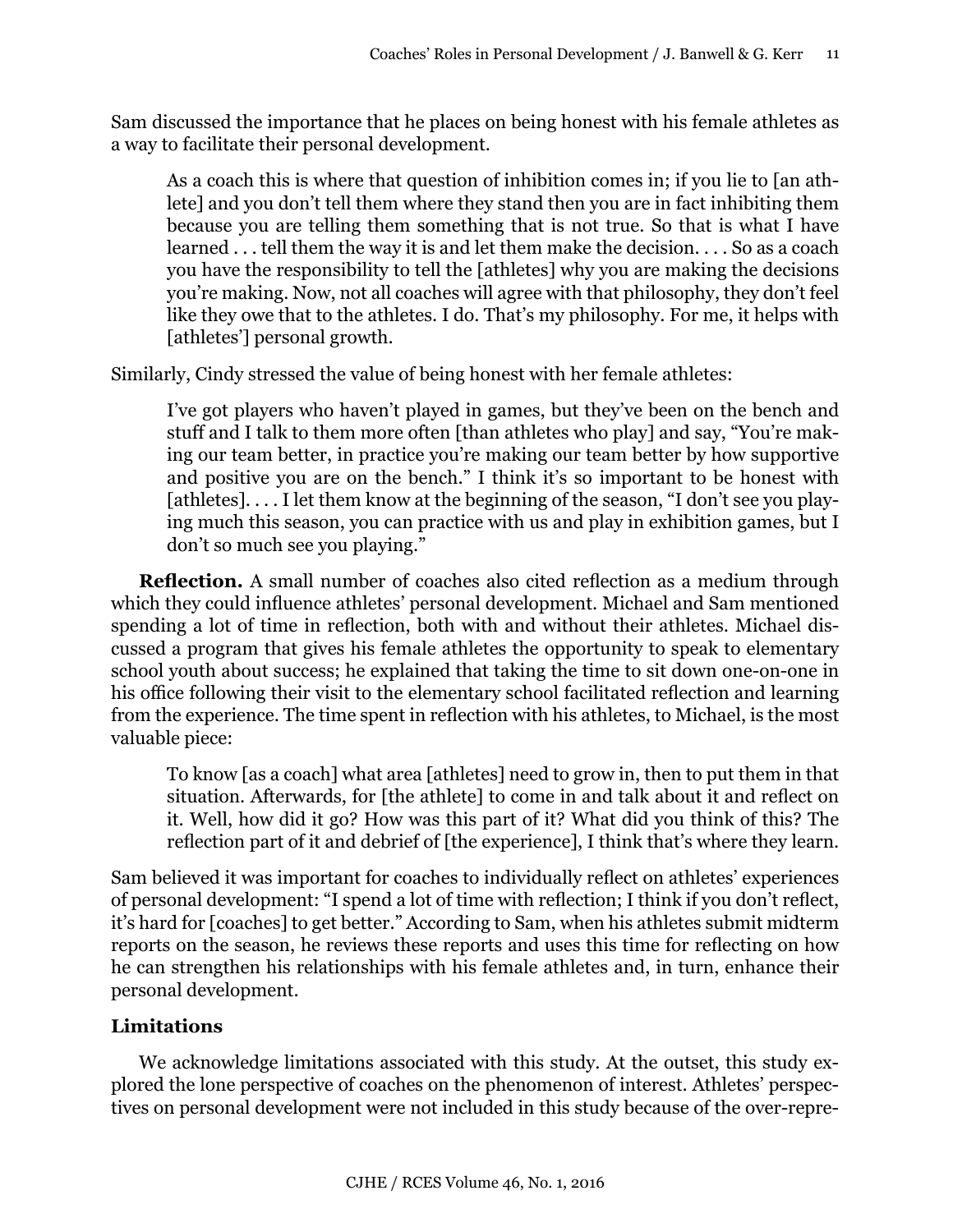sentation of athletes' views in the existing literature (Gayles, 2009; Miller, 2000; Potuto & O'Hanlon, 2007) and coaches' consequent under-representation. This study was also limited to CIS *head* coaches, excluding assistant coaches. As head coaches are often responsible for the design and implementation of their university sport programs, it was hypothesized that head coaches would be better able than assistant coaches to speak to areas relating to athletes' personal development. However, it is possible that the personal development of athletes in university sport programs is also a responsibility of assistant coaches, and the limiting criteria of this study neglected to include their perspectives. In addition, email was chosen to recruit CIS head coaches because it was time- and cost-effective. It is possible that only individuals who had positive perceptions of personal development chose to respond, thus creating a bias in our sample. The exclusive use of interviews for data collection may have limited the findings, as no additional methods were employed to assess the validity of coaches' interview statements. In future research, attempts should be made to include secondary methods of data collection, such as researcher observation and/or interviews with athletes.

#### **Discussion**

Findings from the current study revealed that the coaches had difficulty articulating the concept of personal development and ways in which they help support and facilitate athletes' personal development through sport. Instead of describing personal development, they instead referred to life skills development and academic performance. It is possible that the coaches in this study assessed athletes' personal development based on GPAs or success in the classroom because these are observable and measurable. Previous studies examining personal development have used academic progress and/or classroom success as a measure, but these lack legitimacy in their correlation with personal development (Barna & Brott, 2011; Gilbert & Trudel, 2000; Hughes & Marsh, 2000). Furthermore, the correlation between personal development and GPA does not address the impact of sport or the coach's influence on athletes' personal development *through* sport. It is not surprising that the coaches over-emphasized life skills as representative of personal development, given that the vast majority of research to date conducted on development through sport focuses on athletes' development of life skills (Camiré, 2012; Gould et al., 2006; Gould & Carson, 2008; Gould, Collins, Lauer, & Chung, 2007; Hanson, Larson, & Dworkin, 2003; Holt, Tink, Mandigo, & Fox, 2008; Pierce, 2010; Potuto & O'Hanlon, 2007). Life skills are defined as "those internal personal assets, characteristics, and skills such as self-esteem and hard work ethic that can be facilitated or developed in sport and are transferred for use in non-sport settings" (Gould & Carson, 2008, p. 60). Coaches discussed several examples of life skills, including leadership, self-confidence, time management, conflict resolution, and accountability. Personal development, however, is not synonymous with life-skills development and/or academic development (Gould et al., 2006; Roth & Brooks-Gunn, 2003). Rather, it is the outcome of multiple learning opportunities that, together, construct the development of the individual (Lerner, 2004; Roth & Brooks-Gunn, 2003). Lack of research and dialogue within sport communities about athletes' personal development through sport may be contributors to coaches' inability to conceptualize personal development.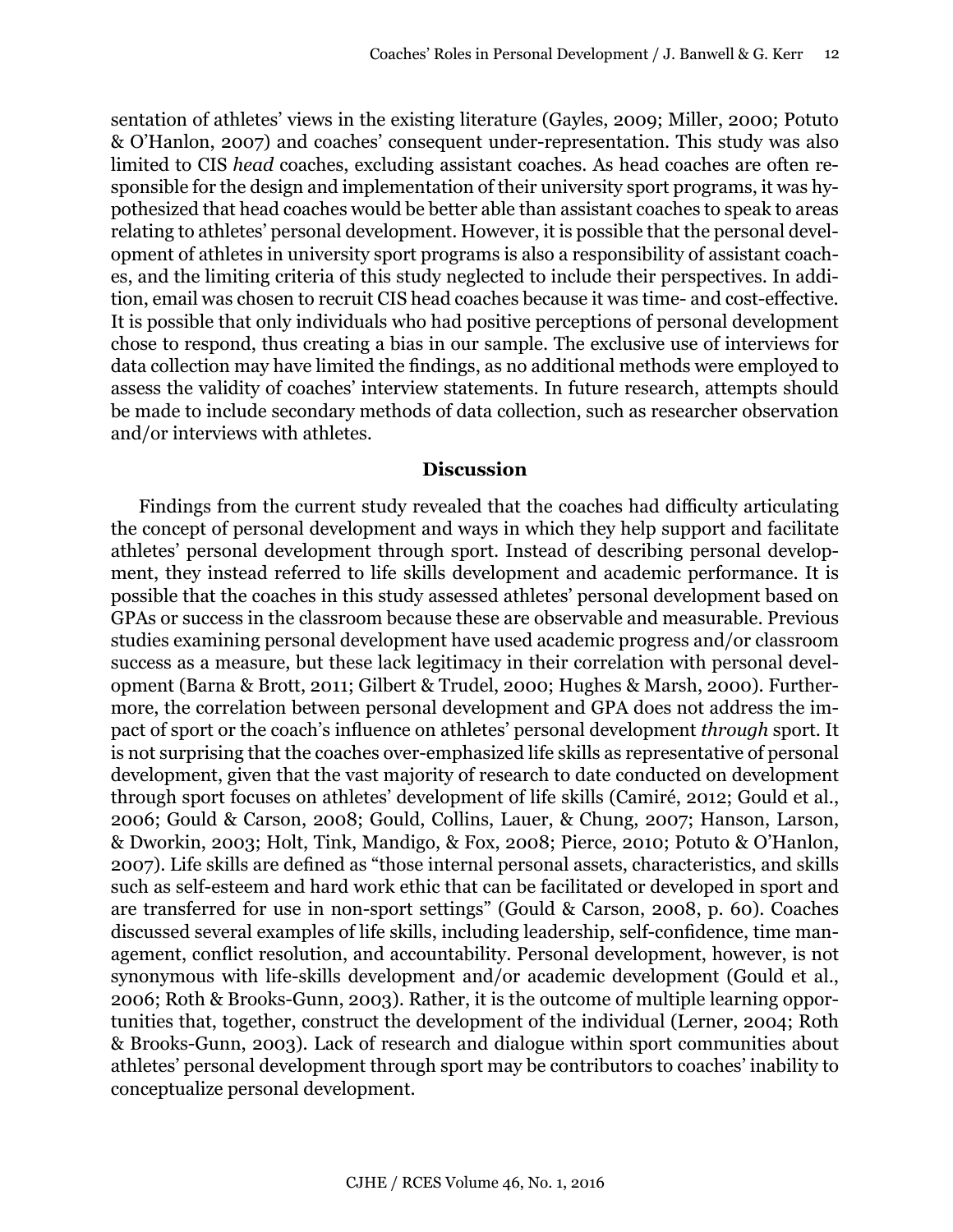Coaches also exhibited difficulty articulating their role in facilitating and enabling personal development inside of the sport arena. While they referred to such avenues as modeling, building relationships, and reflection, these may be interpreted as rather indirect influences, none of which refer specifically to behaviours coaches may use to enhance the personal development of athletes. For example, one might have expected to hear about the intentional development of leadership by assigning athletes to organize and lead team warm-ups; ideally this would be followed by the coaches providing feedback and drawing explicit linkages between these roles and similar ones in non-sport settings, such as school or the workplace.

Coaches' difficulties in articulating the ways in which they facilitated the personal development of student-athletes may be interpreted through the concepts of declarative and procedural knowledge (Elferink-Gemser, Kannekens, Lyons, Tromp, & Visscher, 2010; Giacomini, Soares, Santos, Matias, & Greco, 2011; Williams & Davids, 1995). Declarative knowledge refers to factual information that we are consciously aware of and can clearly express (Baumard, 1999; Williams & Davids, 1995). Procedural knowledge is knowing *how* to do something and the ways to do things (Sahdra & Thagard, 2003). The coaches in the current study exemplified strong declarative knowledge with respect to life-skills development but inadequate declarative knowledge in reference to personal development.

The coaches also demonstrated difficulty articulating *how* they helped support athletes' personal development through sport, thus suggesting weak procedural knowledge. When participants were asked how they helped facilitate and support athletes' personal development, none of the participants described how they enabled opportunities for personal development using sport as the medium. For example, coaches explained mentoring their athletes, being truthful, building trusting relationships, and the importance of defining student-athlete success as personal *and* performance excellence. None of their examples indicated the use of sport as the vehicle for learning. This suggests that coaches must consciously work to facilitate opportunities for personal development through sport instead of assuming they will occur naturally.

Giacomini and colleagues (2011) proposed that declarative knowledge precedes procedural knowledge, a theory that was reinforced by this study. The current findings reveal that coaches' lack of knowledge of what personal development is inevitably hinders their ability to articulate ways of facilitating personal development through sport. For coaches to better articulate and make explicit the influence(s) they have in the facilitation of athletes' personal development within the arena of sport (doing), they must first learn what personal development is (knowing).

There were no clear differences in coaches' perspectives on their role in facilitating athletes' personal development based on tenure. However, it is proposed that the coaches' own interuniversity sport experiences as student-athletes negatively correlated with their abilities to articulate what is meant by personal development, as well as with their ability to articulate methods of facilitating personal development through sport. Seven of the eight coaches had been competitive athletes at the interuniversity level. The coaches talked about how much they had learned from sport and the life lessons they had taken away from the university student-athlete experience, including learning how to deal with people from different walks of life, having respect for others, self-responsibility, how to room/live with someone, how to travel, how to prepare oneself, how to win and lose, and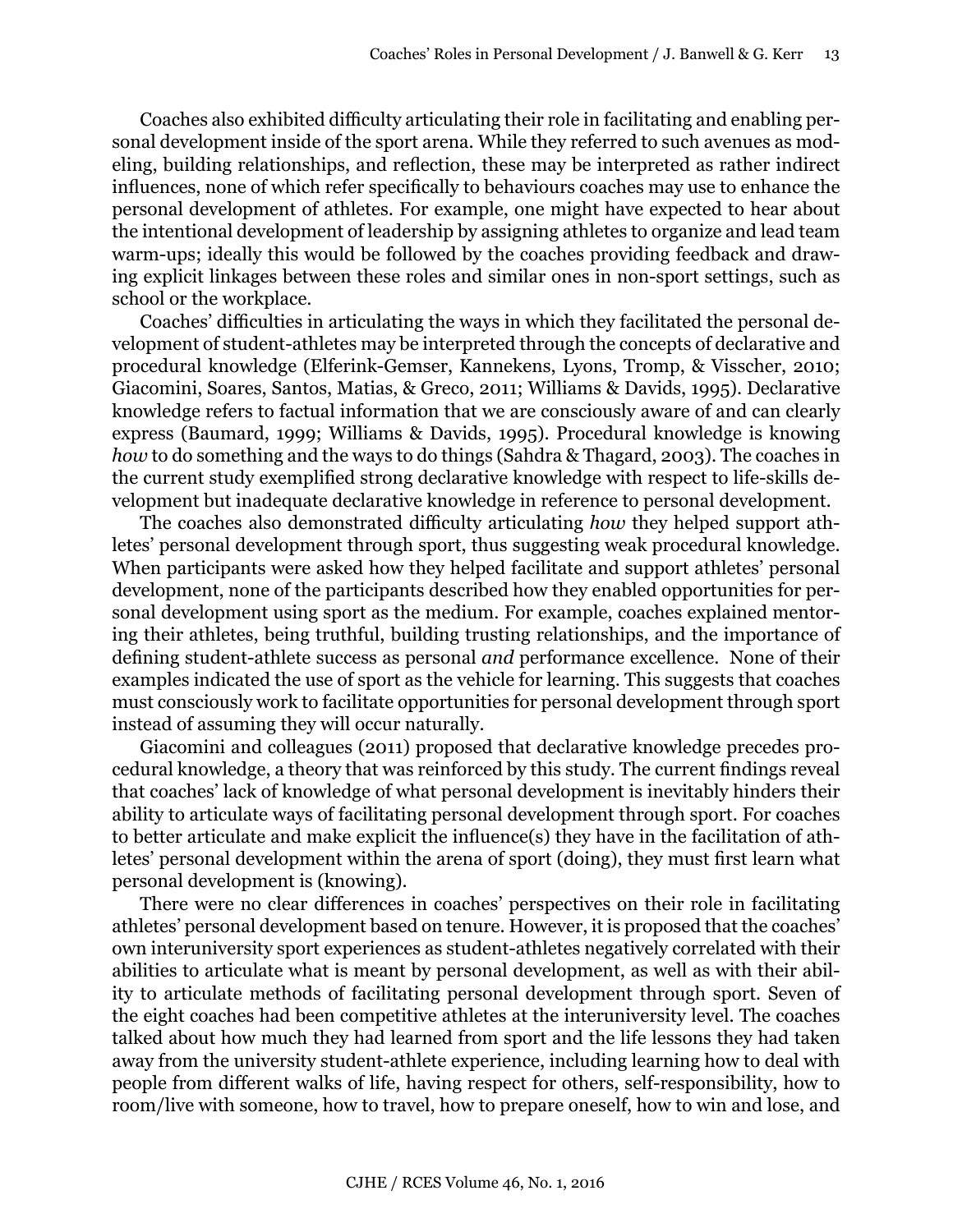how to rebound from getting cut. Coaches claimed that sport participation had benefitted their careers, relationships, education, and overall quality of life, which is consistent with existing literature on the transferability of life skills learned through sport to other areas outside of the sport context (Barton, 2012; Gould & Carson, 2008; Jones & Lavallee, 2009). Despite these findings, coaches lacked the ability to confidently articulate the ways in which they helped to support the personal development of their athletes. This finding has similarities with the study conducted by McCallister, Blinde, and Weiss (2000), who indicated that coaches might be socialized to believe sport facilitates positive developmental outcomes, but they may not be implementing strategies that accomplish these outcomes. Coakley (2011) and others (Danish et al., 2002; Gould & Carson, 2008; Hartmann & Kwauk, 2011; Jones & Lavallee, 2009; Petitpas et al., 2005) have argued that sport in and of itself is insufficient to facilitate positive developmental outcomes. Only with coaches' purposeful implementation of specific conditions conducive to development are positive developmental outcomes made possible through sport participation. It could be argued, therefore, that without developed declarative and procedural knowledge, coaches are inhibited in their abilities to facilitate the personal development of student-athletes through sport.

To help coaches make athletes' personal development through sport more purposeful, interuniversity sport programming should include a framework, specific to athletes' personal development, that coaches can use and incorporate into their sport programs. It would be beneficial for professionals with training in student development to assist in the design and direction of these programs in athletics (Carter & Bloom, 2009; Libby, 2007) and, more importantly, work in conjunction with coaches to deliver them. Having a purposeful and strategic framework may make the facilitation of athletes' personal development more explicit rather than assuming it is an automatic by-product of sport participation. This would help coaches better understand what personal development is and how they, as coaches, can help to facilitate personal development through sport.  $\bullet$ 

## **References**

Aries, E., McCarthy, D., Salovey, P., & Banaji, M. R. (2004). A comparison of athletes and nonathletes at highly selective colleges: Academic performance and personal development. *Research in Higher Education, 45*(6), 577–602.

Barna, J. S., & Brott, P. E. (2011). How important is personal/social development to academic achievement? The elementary school counselor's perspective. *Professional School Counseling, 14*(3), 242–249.

Barton, G. B. (2012). *Career success and life skill development through sports*. Retrieved from ProQuest Dissertations and Theses. (3463117)

Baumard, P. (1999). *Tacit knowledge in organizations*. London, UK: Sage Publications.

Bowen, W. G., & Levin, S. A. (2003). *Reclaiming the game: College sports and educational values.* Princeton, NJ: Princeton University Press.

Camiré, M. (2012). *Facilitating positive youth development through high school sport* (Doctoral dissertation)*.* Retrieved from [https://www.ruor.uottawa.ca/](https://www.ruor.uottawa.ca/handle/10393/22903) [handle/10393/22903](https://www.ruor.uottawa.ca/handle/10393/22903)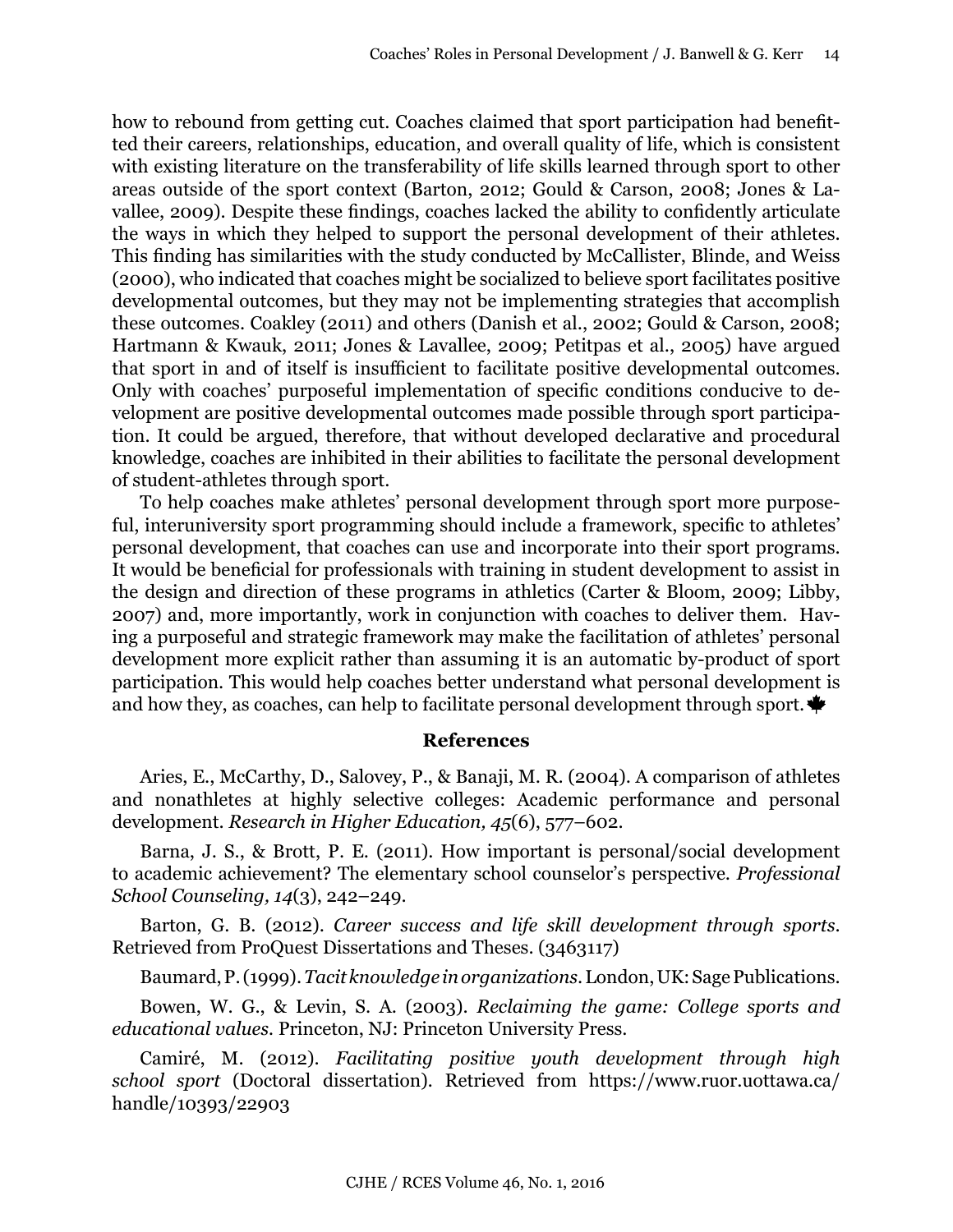Canadian Interuniversity Sport (CIS). (2009). *Canadian Interuniversity Sport bylaws, policies, and procedures.* Retrieved from [http://english.cis-sic.ca/information/](http://english.cis-sic.ca/information/members_info/pdfs/pdf_bylaws_policies_procedures/1_2009-10_Policies_title_page_Index_Vision_10_Pt_Plan.pdf?dec=) members info/pdfs/pdf bylaws policies procedures/1\_2009-10\_Policies\_title [page\\_Index\\_Vision\\_10\\_Pt\\_Plan.pdf?dec=](http://english.cis-sic.ca/information/members_info/pdfs/pdf_bylaws_policies_procedures/1_2009-10_Policies_title_page_Index_Vision_10_Pt_Plan.pdf?dec=)

Carter, A. D., & Bloom, G. A. (2009). Coaching knowledge and success: Going beyond athletic experiences. *Journal of Sport Behavior, 32*(4), 419–437.

Chelladurai, P., & Danylchuk, K. E. (1984). Operative goals of intercollegiate athletics: Perceptions of athletic administrators. *Canadian Journal of Applied Sport Sciences, 9*(1), 33–41.

Coakley, J. (2011). Youth sports: What counts as "positive development?" *Journal of Sport and Social Issues, 35*(3), 306–324.

Côté, J. (1993). *Identification and conceptualization of expert high performance gymnastic coaches' knowledge*. Retrieved from [https://www.ruor.uottawa.ca/](https://www.ruor.uottawa.ca/handle/10393/6810) [handle/10393/6810](https://www.ruor.uottawa.ca/handle/10393/6810)

Côté, J., Salmela, J. H, & Russell, S. (1995). The knowledge of high performance gymnastics coaches: Competition and training considerations. *The Sport Psychologist, 9*(1), 76–95.

Creswell, J. W. (2007). *Qualitative inquiry and research design: Choosing among five traditions* (2nd ed.)*.* Thousand Oaks, CA: Sage Publications.

Danish, S. J., Fazio, R. J., Nellen, V. C., & Owens, S. S. (2002). *Teaching life skills through sport: Community-based programs to enhance adolescent development*. Washington, DC: American Psychological Association.

Danylchuk, K. E., & MacLean, J. (2001). Intercollegiate athletics in Canadian universities: Perspectives on the future. *Journal of Sport Management, 15*(4), 364–379.

Dixon, M. A., & Sagas, M. (2007). The relationship between organizational support, work-family conflict, and the job-life satisfaction of university coaches. *Research Quarterly for Exercise and Sport, 78*(3), 236–247.

Earl, J. W. (2004). The faculty's role in reforming college sports. *Academe, 90*(5), 53–57.

Eitzen, D. S. (1987). The educational experiences of intercollegiate student athletes. *Journal of Sport and Social Issues, 11*, 15–30.

Elferink-Gemser, M. T., Kannekens, R., Lyons, J., Tromp, Y., & Visscher, C. (2010). Knowing what to do and doing it: Differences in self-assessed tactical skills of regional, sub-elite, and elite youth field hockey players. *Journal of Sport Sciences, 28*(5), 521–528.

Gayles, J. G. (2009). The student athlete experience. *New Directions for Institutional Research, 144*, 33–41. doi[:10.1002/ir.](10.1002/ir)311

Giacomini, D. S., Soares, V. O., Santos, H. F., Matias, C. J., & Greco, P. J. (2011). Procedural and declarative tactical knowledge in soccer players of different ages. *Motricidade, 7*(1), 43–53.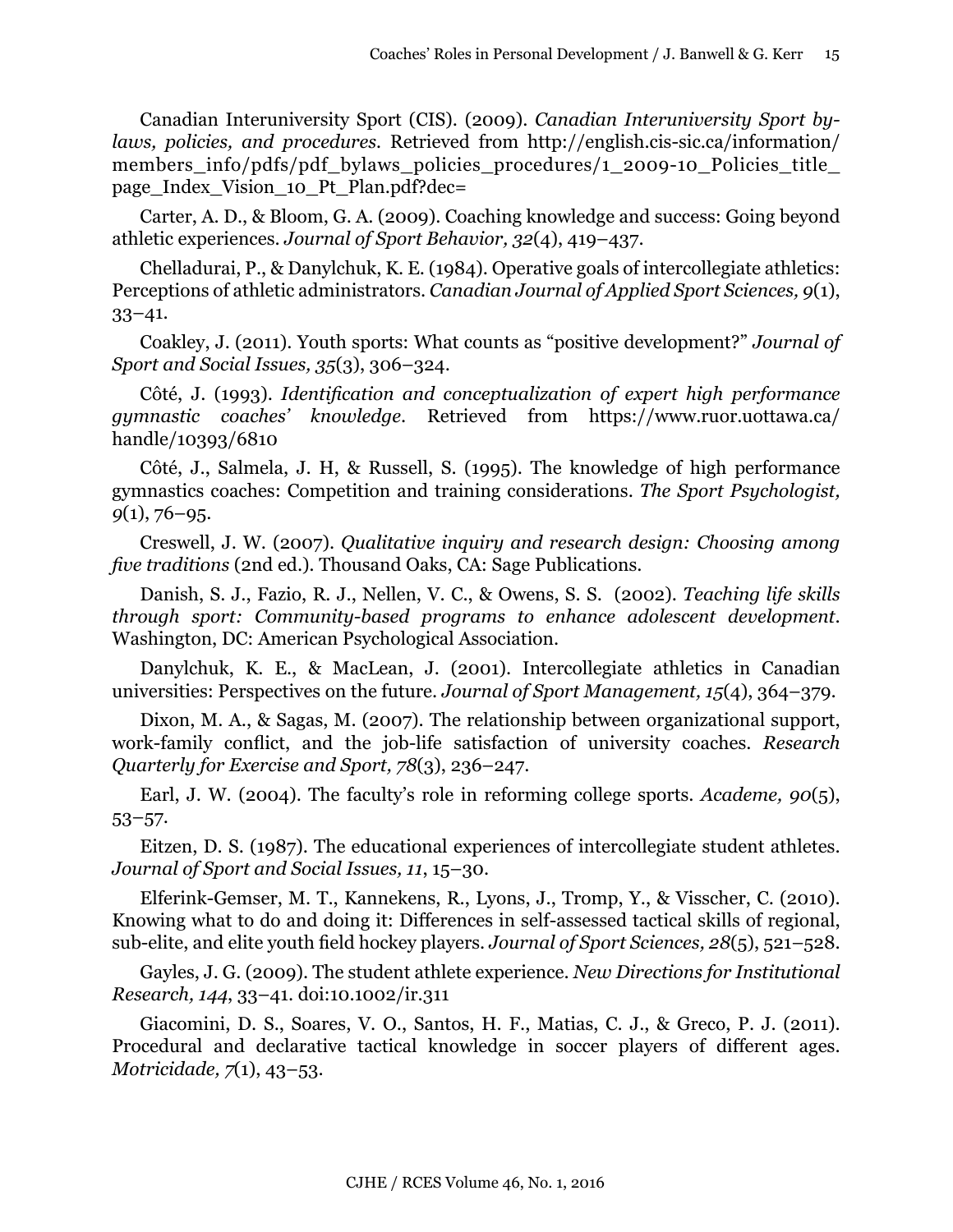Gilbert, W. D., & Trudel, P. (2000). Validation of the Coaching Model (CM) in a team sport context. *International Sports Journal, 4*(2), 120–128.

Gould, D., & Carson, S. (2008). Life skills development through sport: Current status and future directions. *International Review of Sport and Exercise Psychology, 1*(1), 58–78.

Gould, D., Chung, Y., Smith, P., & White, J. (2006). Future directions in coaching life skills: Understanding high school coaches' views and needs. *Athletic Insights: The Online Journal of Sport Psychology, 18*(3), 28–38.

Gould, D., Collins, K., Lauer, L., & Chung, Y. (2007). Coaching life skills through football: A study of award winning high school coaches. *Journal of Applied Sport Psychology, 19*(1), 16–37.

Hansen, D. M., Larson, R. W., & Dworkin, J. B. (2003). What adolescents learn in organized youth activities: A survey of self-reported developmental experiences. *Journal of Research on Adolescence, 13*(1), 25–55.

Hartmann, D., & Kwauk, C. (2011). Sport and development: An overview, critique, and reconstruction. *Journal of Sport and Social Issues, 35*(3), 284–305. doi:10.1177/0193723511416986

Headley-Cooper, K. J. (2010). *Coaches' perspectives on athlete-centred coaching* (Unpublished master's thesis). University of Toronto, Toronto, ON. Retrieved from [https://tspace.library.utoronto.ca/bitstream/1807/24252/1/Headley-Cooper\\_](https://tspace.library.utoronto.ca/bitstream/1807/24252/1/Headley-Cooper_Karlene_J_201003_MSc_thesis.pdf) [Karlene\\_J\\_201003\\_MSc\\_thesis.pdf](https://tspace.library.utoronto.ca/bitstream/1807/24252/1/Headley-Cooper_Karlene_J_201003_MSc_thesis.pdf)

Holt, N. L., & Neely, K. C. (2011). Positive youth development through sport: A review. *Revista de Iberoamericana de Psicología eel Ejercicio y el Deporte, 6*(2), 299–316. Retrieved from <dialnet.unirioja.es/descarga/articulo/3857557.pdf>

Holt, N. L., Tink, L. N., Mandigo, J. L., & Fox, K. R. (2008). Do youth learn life skills through their involvement in high school sport? A case study. *Canadian Journal of Education, 31*(2), 281–304.

Howard-Hamilton, M. F., & Sina, J. A. (2001). How college affects student athletes. *New Directions for Student Services,* (93), 35–45.

Hughes, L. D., & Marsh, B. A. (2000). Achieving personal and academic success. [Review of the book *Achieving personal and academic success*, by T. Petrie]. *Journal of College Student Development, 41*(3), 366–367.

Jones, M., & Lavallee, D. (2009). Exploring the life skills needs of British adolescent athletes. *Psychology of Sport and Exercise, 10*(1), 159–167.

Kuh, G. D. (1993). In their own words: What students learn outside the classroom. *American Educational Research Journal, 30*(2), 277–304.

Kuh, G. D. (1995). The other curriculum: Out-of-class experiences associated with student learning and personal development. *The Journal of Higher Education, 66*(2), 123–155.

Lerner, R. M. (2004). *Liberty: Thriving and civic engagement among America's youth*. Thousand Oaks, CA: Sage Publications.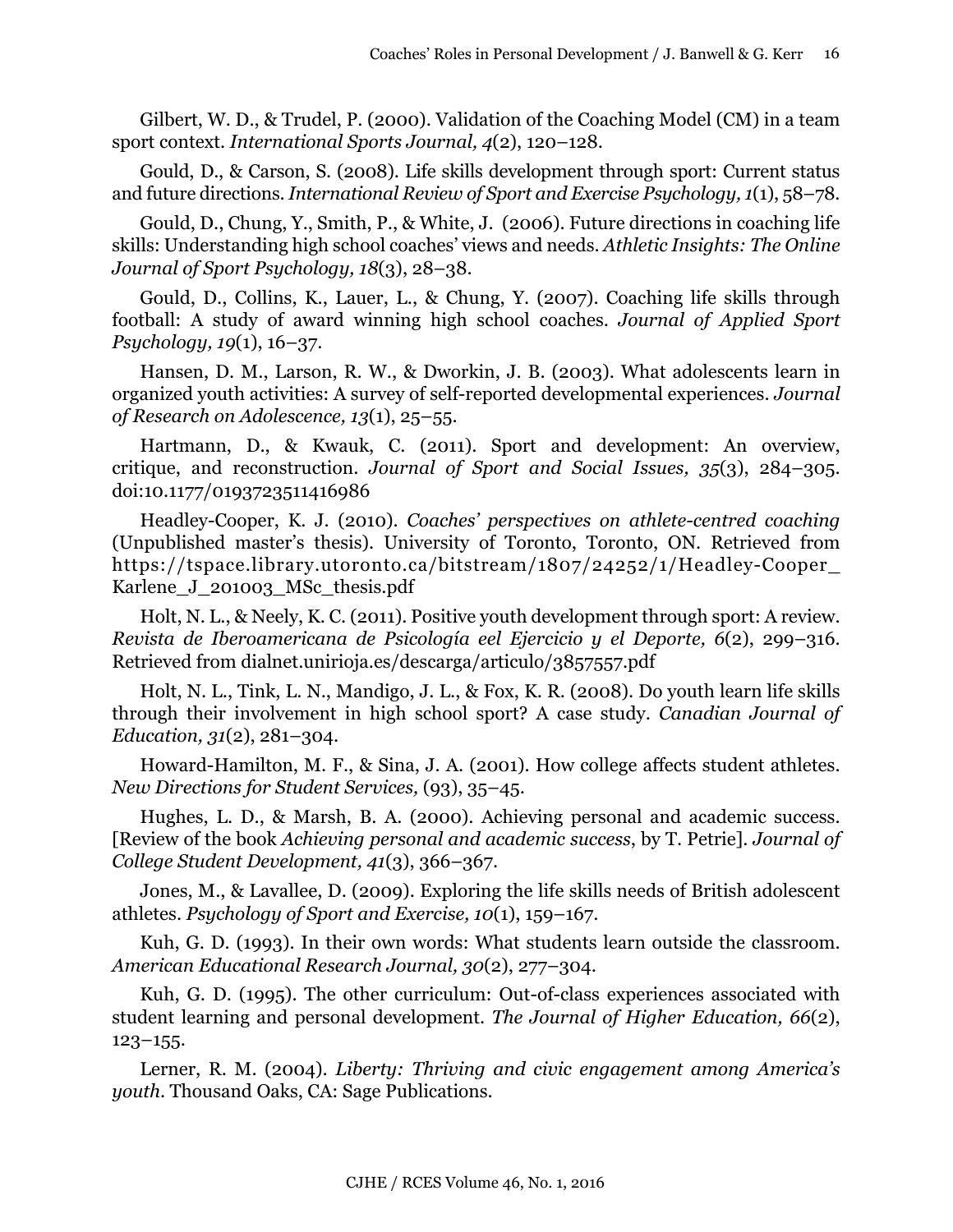Libby, S. (2007). Faculty members discuss what role they should play in athletics. *The Chronicle of Higher Education, 54*(9), 12.

McBride, R. E., & Reed, J. (1998). Thinking and college athletes: Are they predisposed to critical thinking? *College Student Journal, 32*, 443–450.

McCallister, S. G., Blinde, E. M., & Weiss, W. M. (2000). Teaching values and implementing philosophies: Dilemmas of the coach. *Physical Educator, 57*, 35–45.

Miller, P. S. (2000). *Student-athletes' perceptions of psychosocial development through intercollegiate athletic participation* (Unpublished doctoral dissertation). University of Toronto, Toronto, ON. Retrieved from <http://hdl.handle.net/1807/14190>

Mixon, F. G., & Treviño, L. J. (2005). From kickoff to commencement: The positive role of intercollegiate athletics in higher education. *Economics of Education Review, 24*, 97–102.

Mohanan, K. P. (2005). *University education for career advancement: The profile of a successful candidate*. Singapore: Centre for Development of Teaching and Learning, National University of Singapore*.* Retrieved from [http://www.cdtl.nus.edu.sg/](http://www.cdtl.nus.edu.sg/publications/career) [publications/career/](http://www.cdtl.nus.edu.sg/publications/career)

Pascarella, E. T., Truckenmiller, R., Nora, A., Terenzini, P. T., Edison, M., & Hagedorn, L. S. (1999). Cognitive impacts of intercollegiate athletic participation: Some further evidence. *Journal of Higher Education, 70*, 1–26.

Petitpas, A., Cornelius, A., Van Raalte, J., & Jones, T. (2005). A framework for planning youth sport programs that foster psychosocial development. *Sport Psychologist, 19*(1), 63–80.

Pierce, S. W. (2010). *The role of intercollegiate sport participation in life skills development: Collegiate athletes' perspectives* (Unpublished master's thesis). Miami University, Miami, FL. Retrieved from [http://rave.ohiolink.edu/etdc/view?acc\\_](http://rave.ohiolink.edu/etdc/view?acc_num=miami1281116999) [num=miami1281116999](http://rave.ohiolink.edu/etdc/view?acc_num=miami1281116999)

Pine, N. (2010). The role of athletics in the academy: An alternative approach to financial investment. *Journal of Sport and Social Issues, 34*(4), 475–480.

Poczwardowski, A., Barott, J. E., & Henschen, K. P. (2002). The athlete and coach: Their relationship and its meaning. Results of an interpretive study. *International Journal of Sport Psychology, 33*, 116–140.

Potuto, J. R., & O'Hanlon, J. (2007). National study of student-athletes regarding their experiences as college students. *College Student Journal, 41*(4), 947–966.

Roth, J. L., & Brooks-Gunn, J. (2003). What exactly is a youth development program? Answers from research and practice. *Applied Developmental Science, 7*, 94–111.

Sahdra, B., & Thagard, P. (2003). Procedural knowledge in molecular biology. *Philosophical Biology, 16*(4), 477–498.

Shulman, J. L., & Bowen, W. G. (2001). *The game of life.* Princeton, NJ: Princeton University Press.

Streubert Speziale, H. J., & Carpenter, D. R. (2007). *Qualitative research in nursing: Advancing the humanistic imperative* (4th ed.). Philadelphia, PA: Lippincott Williams & Wilkins.